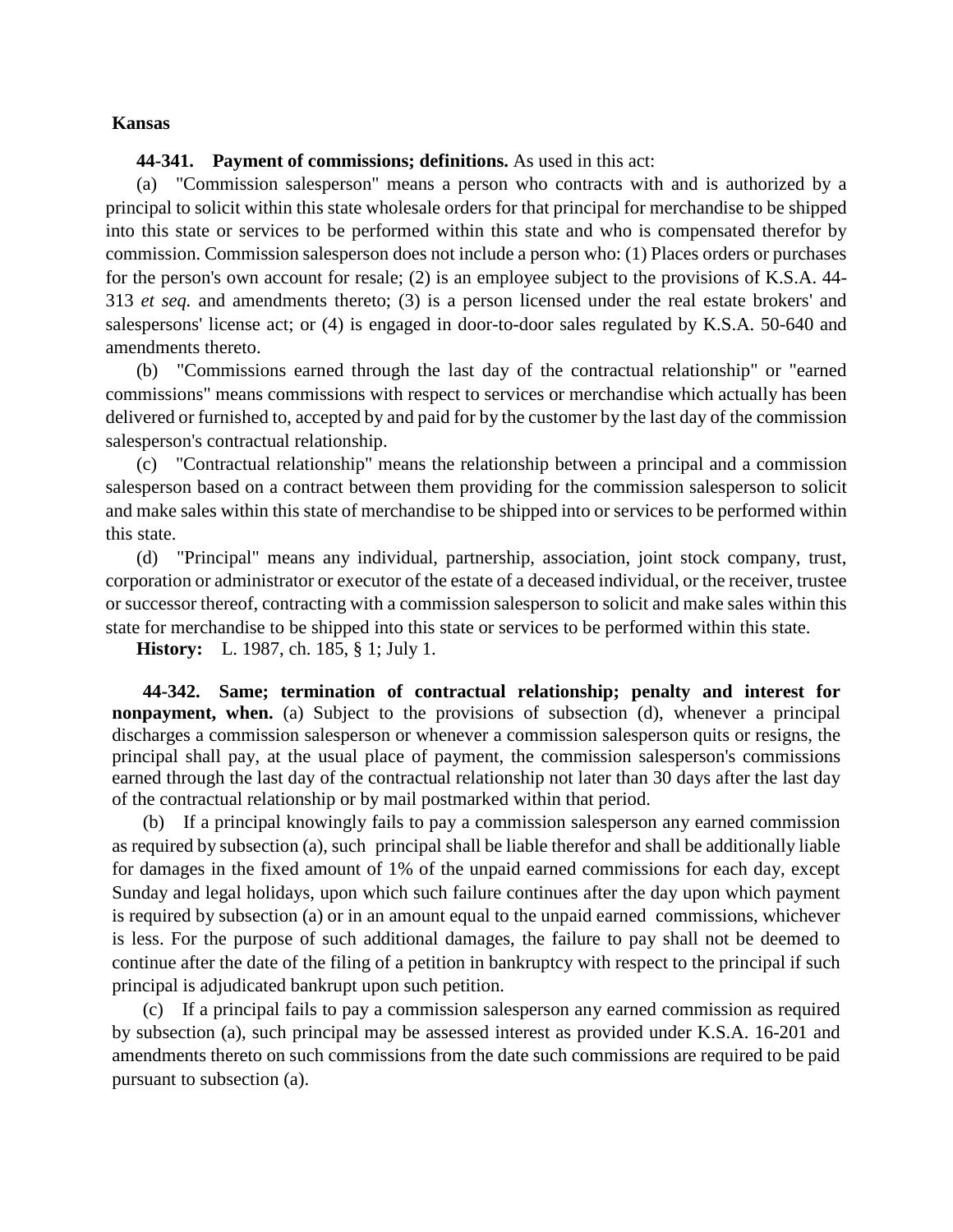(d) Notwithstanding the provisions of subsection (a), if the terminated or resigning commission salesperson was entrusted with the collection, disbursement or handling of money or property during the contractual relationship, such person has 10 days after the termination of the contractual relationship to audit and adjust the accounts of such commission salesperson before the 30-day period required for payment of commissions earned through the last day of the contractual relationship begins. In such cases, the penalty provided in subsection (b) shall apply only after the expiration of the 10-day audit period and the 30-day period required under this subsection.

**44-343. Same; payment of undisputed commissions; effect of acceptance.** (a) In case of a dispute over the amount of earned commissions due, the principal shall pay, without conditions and within the 30-day period provided by K.S.A. 44-342, all earned commissions, or parts thereof, believed in good faith by the principal to be due, leaving to the salesperson all remedies that the salesperson might otherwise be entitled to, including those provided under this act, as to any balance claimed.

(b) Unless payment is made by binding settlement agreement, the acceptance by a commission salesperson of a payment under this section shall not constitute a release as to the balance of the salesperson's claim and any release required by a principal as a condition to payment shall be in violation of this act and shall be null and void.

**History:** L. 1987, ch. 185, § 3; July 1.

**44-344. Same; deceased salesperson.** In the absence of actual notice of probate proceedings, the principal may pay, upon proper demand, wages due a deceased commission salesperson. Any such payment or payments shall be in the following order of preference: Spouse, children 18 years of age and over in equal shares, father, mother, sisters and brothers in equal shares, or the person to whom funeral expenses are due.

**History:** L. 1987, ch. 185, § 4; July 1.

**44-345. Same; corporate employees; liability for violation.** In case of violation of K.S.A. 44-342 by a corporate employer, either the corporation or any officer thereof or any agent having the management of the corporation who knowingly permits the corporation to engage in such violation shall be deemed the principal for purposes of this act.

**History:** L. 1987, ch. 185, § 5; July 1.

**44-346. Same; proceedings to enforce act.** Any proceeding by one or more commission salespersons to assert any claim arising under or pursuant to this act may be brought in any court of competent jurisdiction.

**History:** L. 1987, ch. 185, § 6; July 1.

**44-347. Same; collection of commissions not covered by act.** Nothing in this act shall be construed to prevent a commission salesperson from collecting commissions on merchandise ordered prior to the last day of the contractual relationship but delivered, accepted or paid for after termination of the contractual relationship but the penalty prescribed in K.S.A. 44-342 shall apply